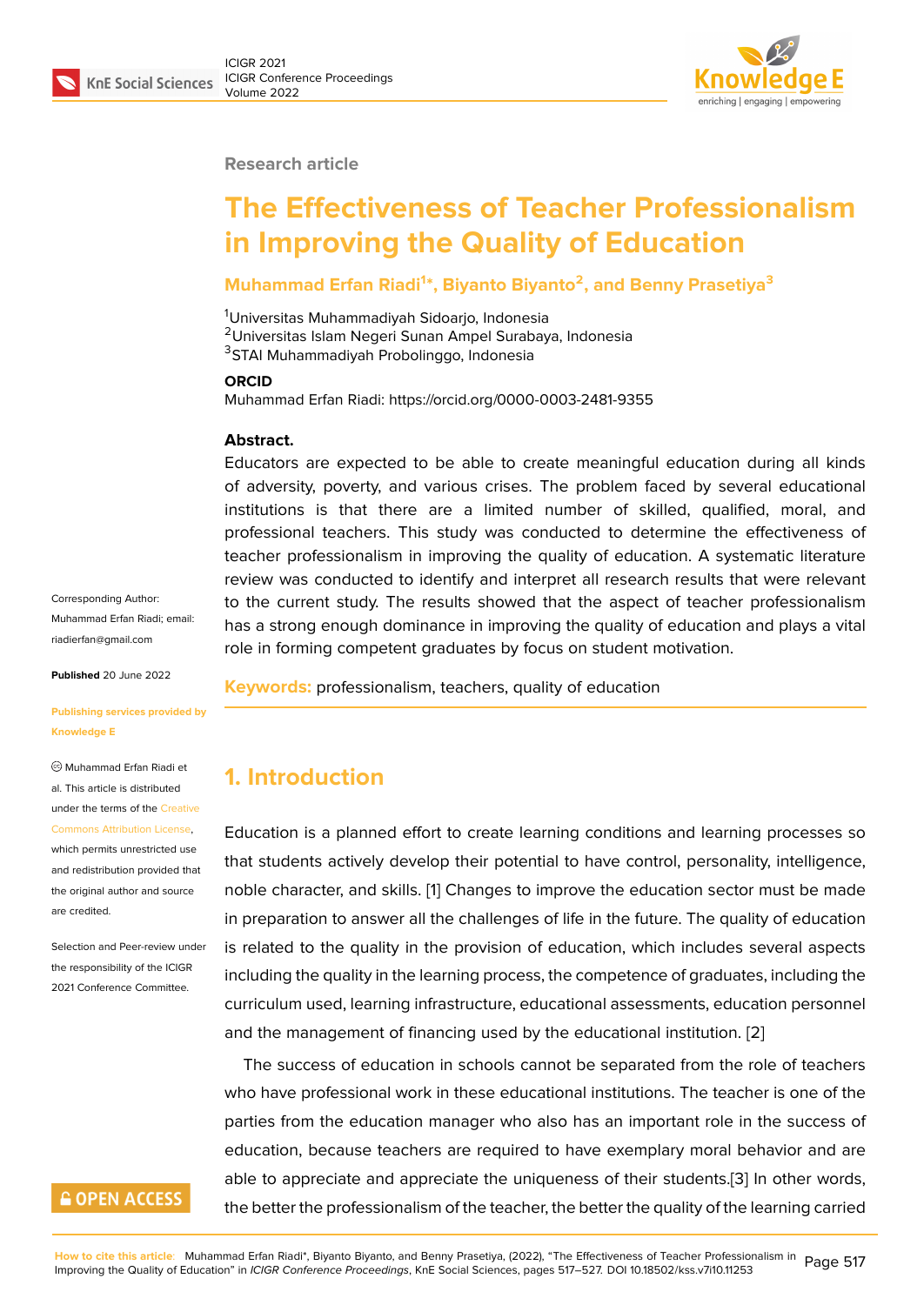out, and supported by adequate infrastructure, good management, so of course it will have an impact on the quality of education in the school; and vice versa, the lower the professionalism of teachers, the opportunities to achieve quality educational institutions in schools are increasingly closed [4].

Teacher professionalism is a daily requirement for working with the nation's future children who have various characteristics, none of which are the same. Professional instructors are educators with a [wid](#page-8-3)e range of skills. [5] Professional teachers have teaching experience, intellectual capacity, morals, faith, piety, discipline, responsibility, broad educational insight, managerial abilities, are skilled, creative, have professional openness in understanding the potential, characteristics[, a](#page-8-4)nd developmental problems of students, and are able to develop study and career plans for students, as well as the ability to research and develop curriculum in order to improve the quality of education. [6]

Regulation of the Minister of National Education Number 16 of 2009 concerning Teacher Competency Standards states that teachers must have four main competen[cie](#page-8-5)s, namely pedagogic competence, personality competence, social competence, and professional competence. One aspect of pedagogical competence is that teachers are able to take reflective actions to improve the quality of learning, including classroom action research. [7] Until now, the lack of quality education is caused by teachers who do not have good competency standards. Teachers are still considered to lack the necessary skills to carry out the education and learning process, which requires continuous impro[ve](#page-8-6)ment. [8]

The quality of education can be said to be successful if it is carried out comprehensively (comprehensively), by improving the quality of education. [9] There are two factors that influence it, na[m](#page-8-7)ely internal factors and external factors. Internal factors are: curriculum, facilities and infrastructure, financing, school management, and leadership. While external includes: socio-cultural, low utilization of science and t[e](#page-8-8)chnology [10]

In general, the quality of education at the level of a limited concept arises because of diverse views. In this case, quality has the meaning of degree or excellence which sometimes causes differences and contradictions between one opinion and an[oth](#page-8-9)er, giving rise to different perceptions. Something quality is part of a very high standard that cannot be exceeded [4]

This study was conducted to determine the effectiveness of teacher professionalism in improving the quality of education in educational institutions. The ability of a teacher will affect the implementati[o](#page-8-3)n of education which directly affects the quality of education in schools.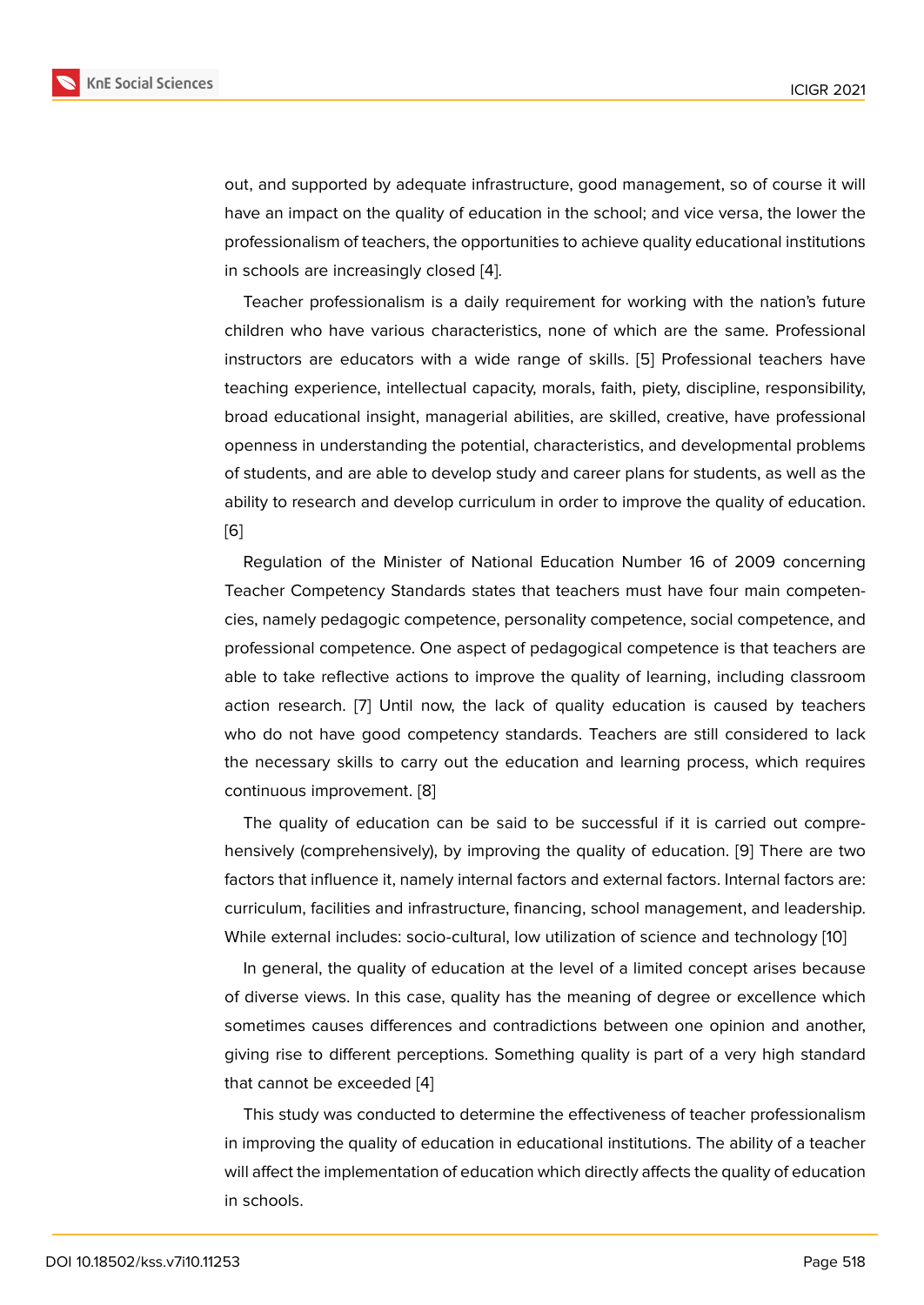

### **2. Method**

The method used in this research is literature study. The approach used is the SLR (Systematic Literature Review) approach using data from lens.org, sinta, and scopus, as well as articles relevant to the research theme. Literature Review is a research methodology that aims to collect and extract the essence of previous research and analyze several expert reviews written in the text. policies, triggering the creation of new and useful ideas as research guidelines in certain fields.

The method of searching for data sources for journal articles is done through the collection of articles or nationally and internationally accredited journals that can be accessed from lens.org, sinta, scopus and general search engines such as Google Scholar are used to collect relevant sources using keywords that can document and review all articles. related and obtained as many as 302 journals and there are 21 relevant reference sources from 2017 to 2021, the results of the literature study explain that teacher professionalism can improve the quality of education effectively and the results obtained illustrate that teacher professionalism has a very good level of effectiveness in improving quality of education.

The research methodology includes the following phases:

1. Stage 1 (Identification): 302 results were found by searching all databases using the keyword: "teacher professionalism in improving the quality of education".

2. Stage 2 (Screening): After initial screening, it was found that 57.94% of papers (175) from stage 1 were irrelevant because they were out of scope or context. Furthermore, a more focused search was conducted using a specific combination of the keywords "teacher professionalism and quality of education".

3. Stage 3 (Eligibility): The result from 302 is reduced to 175 by analyzing the document abstract. Only relevant studies are retained.

4. Phase 4 (Inclusion): All remaining papers (52) are now recorded in a structured and systematic format. Articles were read, and a final screening process removed all but 21 papers.

5. Stage 5 (Profiling tables): Profiling tables were created for 21 sources deemed relevant to the research topic and stored for detailed analysis.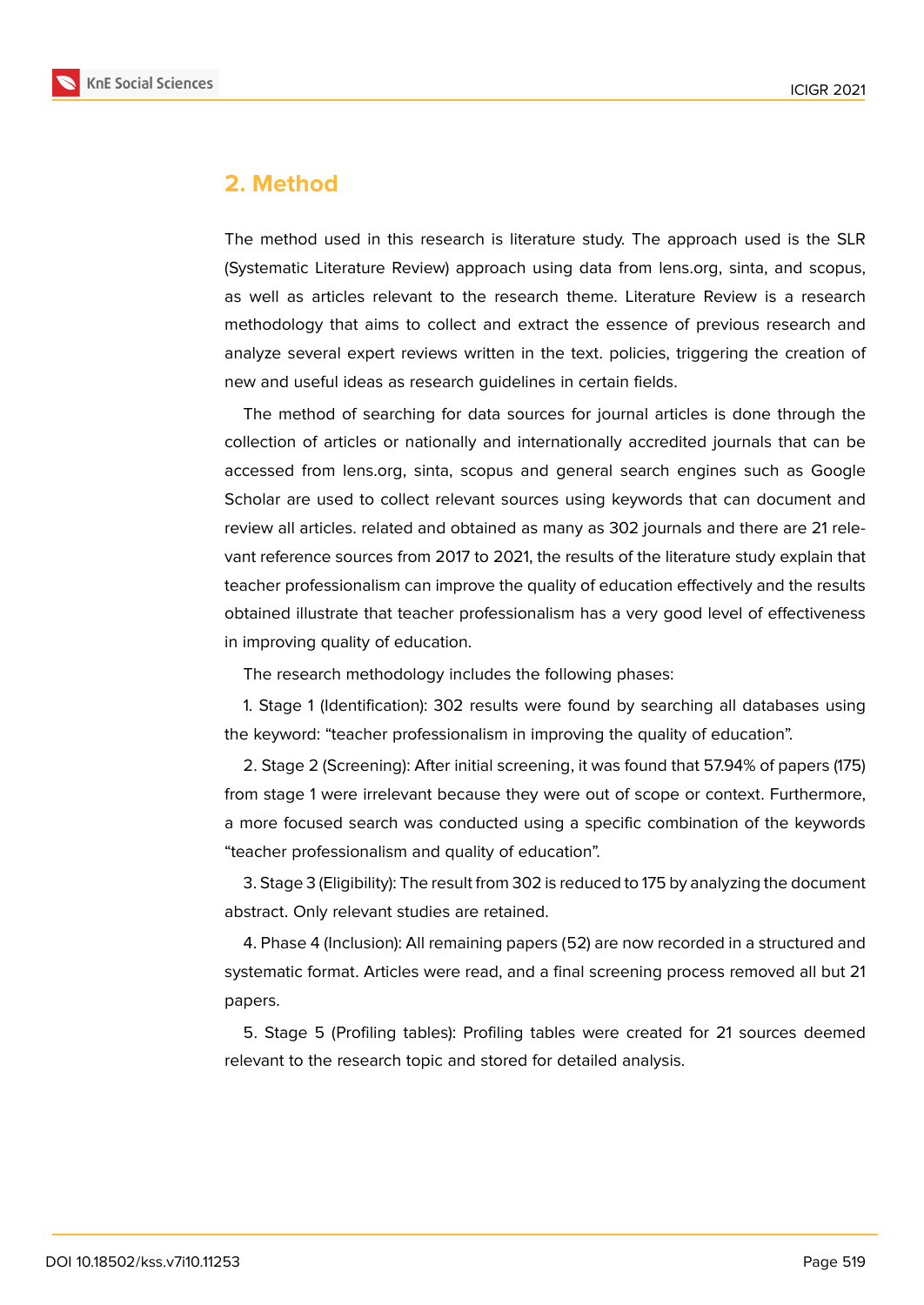### **3. Results and Discussion**

From the results of article searches and analysis by researchers, it was found several articles discussing the effectiveness of teacher professionalism in improving the quality of education, namely as follows:

Professionalism can be defined as the commitment of members of a profession to continuously improve their professional abilities and continuously develop strategies used in carrying out work in accordance with their profession [11] In carrying out his profession as a teacher whose job is to educate, teach and train, the teacher must be able to understand that his duty is noble, greatly determines the success of learning and education and strives to continuously improve his perform[anc](#page-9-0)e [12] Thus, professionalism becomes a necessity that must be followed by teachers in their development. Teachers must be able to motivate students to have a good spirit of learning and discipline students to the rules at school and outside of school, also t[ea](#page-9-1)ch students to be obedient and respectful towards their parents, siblings, or older people. and has a religious nature, then a professional teacher must have 4 competencies, namely: [13] [14]

#### a. Curriculum Development Competencies (Pedagogics)

Ability to manage learning which includes student understanding, design, and im[ple](#page-9-2)[me](#page-9-3)ntation of learning and development of students to actualize their various potentials [15] A teacher in carrying out learning must use design as a reference in classroom learning The teacher has discussed various matters relating to teaching preparation such as the Lesson Plan (RPP), Syllabus, Annual Program (PROTA), Semester Program ([PR](#page-9-4)OMES) [16]

### b. Personal Competence

The teacher's personality also needs to be considered, where the teacher also carries out time di[sci](#page-9-5)pline, responsibility and awareness of obligations. Educators have good personalities and can be used as role models for students. In this case the teacher is the figure and type of being who is given the task and burden of fostering and guiding. Therefore, teachers are often referred to as people who are admired and imitated [13]

### c. Social Competence

Teachers' social competence refers to their capacity to interact with others as s[ocia](#page-9-2)l beings. The following sub-competencies make up social competence: (1) communicate effectively and empathize with students, parents, fellow educators, education personnel, and the community, (2) contribute to the development of education in schools and communities, (3) contribute to the development of education at the local level.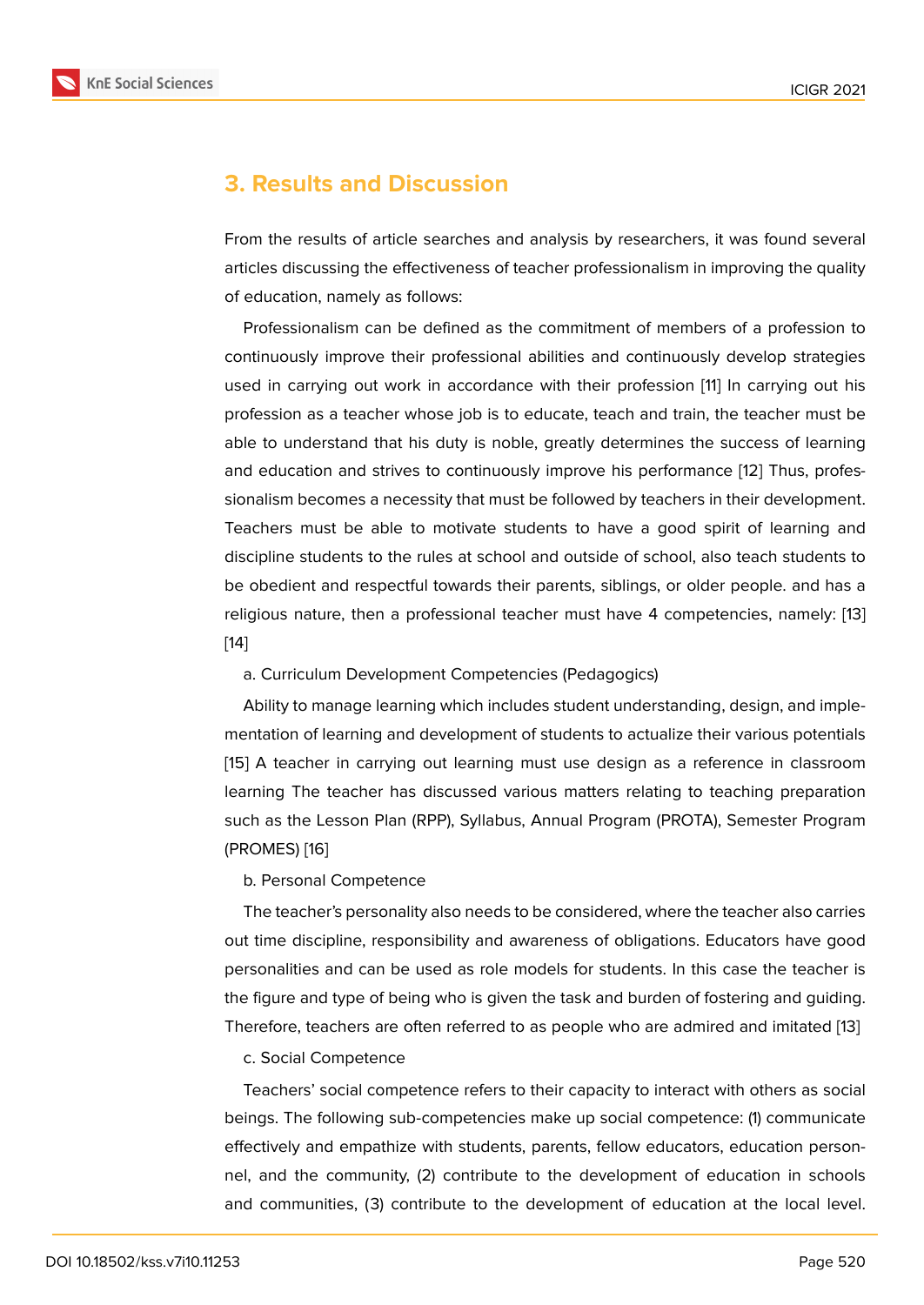local, regional, national and global, (4) utilization of information and communication technology for communication and self-development [4]

The ability of teachers as social beings is the ability to interact and communicate with students and peers or their profession. An educator can be said to have talented abilities in his profession if the educator has a way [of](#page-8-3) overcoming the obstacles that exist in ongoing teaching and learning activities, the teacher is able to act in an inclusive, objective, and discriminatory manner by treating his students fairly [17]

d. Professional Competence

Professional competence refers to the professional requirements [th](#page-9-6)at teachers must have in carrying out teaching tasks professionally [5] This is closely related to teaching actions. One of the competencies that must be possessed by teachers is professional ability. In terms of requirements to improve professionalism. mastery of having skills related to the use of media and teaching materials, [to](#page-8-4) improve professional competence, which includes organizing workshops, sharing activities, and senior teacher associations [6]

Professional teachers will reflect the implementation of devotion in tasks marked by expertise in both material and method. In addition, the expertise of teachers is [de](#page-8-5)monstrated through a comprehensive responsibility to students, society, parents, and the nation [7]

A teacher must work effectively in accordance with the performance or demands of the existing curriculum. Able to integrate methods, objectives, and media well in designing [an](#page-8-6)d managing the teaching and learning process [18] Responding to the role of a teacher in education is expected to be good at directing learning and responsibility for the competencies that must be possessed by students. The perspective of a teacher must be oriented to improving the quality or quality of service [so](#page-9-7) that it is expected to be able to satisfy education users which in turn has an impact on improving the quality of education nationally in Indonesia [19] The expansion of these duties and responsibilities has the consequence of the emergence of special functions which are an integral part of the professional competence of the teacher being carried out.

Quality or more often referre[d t](#page-9-8)o as quality is a description of the overall characteristics of goods or services that show their ability to satisfy user needs. Quality education with a quality school learning process, requires no small amount of money, because it requires more serious handling, diverse activities, with a short period of time [20] In relation to education in schools, the quality of education always refers to the specifications of educational services that are in accordance with the goals or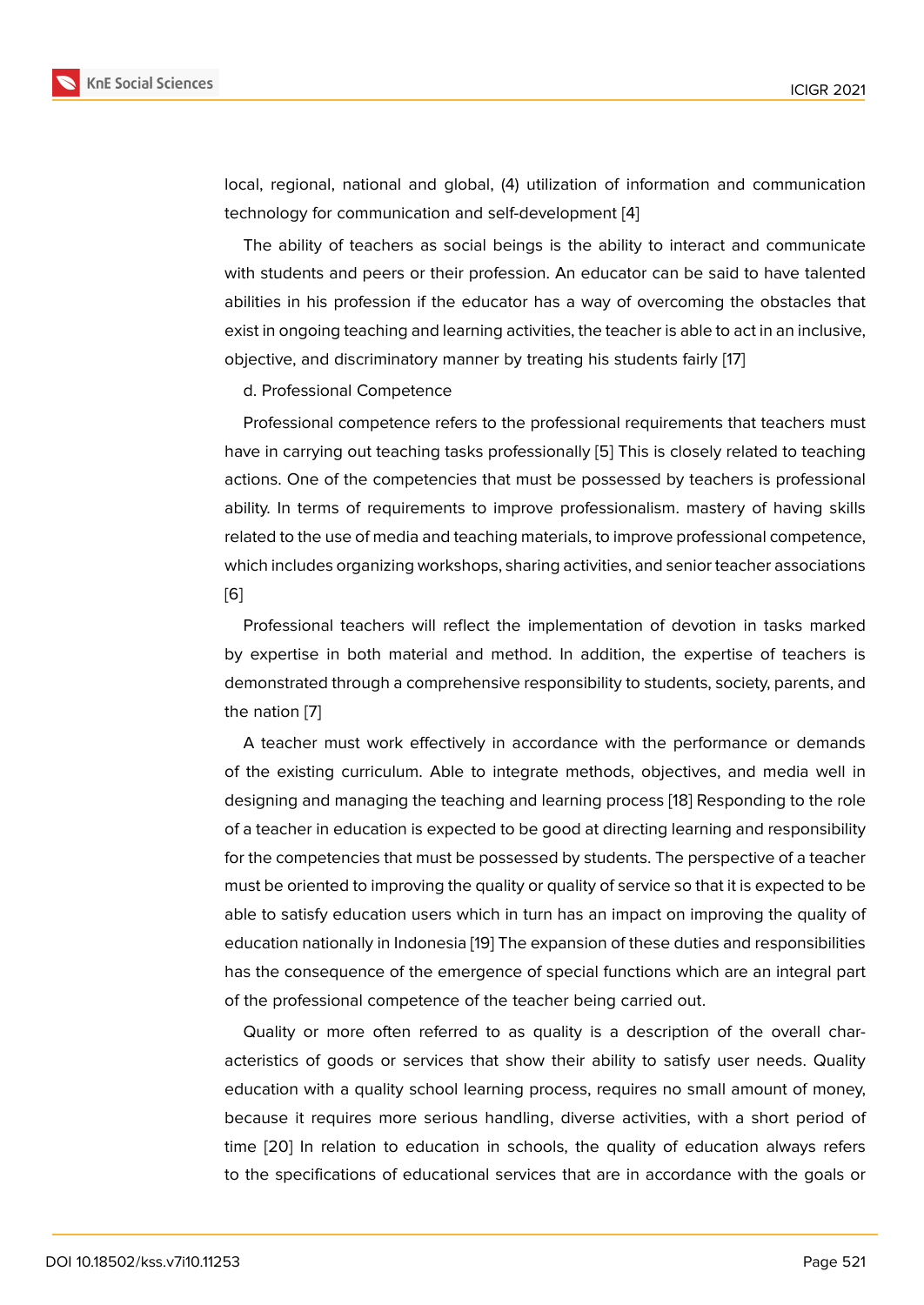benefits of education itself and are always guided by the educational standards set by the government [10][21]

The quality of education is not an easy task because it is influenced by various factors such as the quality of educational inputs, the quality of educational resources, the quality of tea[che](#page-8-9)[rs](#page-9-9) and education providers, the quality of the learning process, and the ability of education. manager. to anticipate and deal with the various influences of the educational environment [22]

National Education Standards are minimum criteria regarding the education system in all jurisdictions of the Unitary State of the Republic of Indonesia according to article 3 paragraph 1 PP number 57 [of 2](#page-9-10)021. Content standards, process standards, graduate competency standards, standards for educators and education personnel, standards, facilities and infrastructure, management standards, financing standards, and education assessment standards all fall within the scope of government regulations on Education standards.

The quality of education is the biggest challenge that must be done immediately to improve the quality of education. So it is very necessary for a teacher to have exemplary, expertise, and competencies who are ready to face global competencies and in accordance with the times. [4] Likewise with inadequate facilities and infrastructure in supporting the effectiveness of learning in schools, so that there are still many shortcomings, for example an inadequate library both from local and non-existent rooms, and books that have not been [fa](#page-8-3)cilitated.

In order to realize quality education, the role of the principal has its own way of implementing the madrasa process standard, by reviewing the contents of the teaching plan regarding competency standards, and checking the completeness of the learning plan, namely annual, semester, program, syllabus, lesson plans, learning media, learning journals. student attendance. and value list [23]

The purpose of the expected quality of education is to determine the feasibility of the program in the education unit [16] The standard of education is to produce graduates who have the ability or competence, b[oth](#page-9-11) academic competence and vocational competence, quality education is education that is able to produce whole humans or humans with capable integral pers[ona](#page-9-5)lities [16]

Based on the findings of researchers in analyzing articles as a reference source about the effectiveness of teacher professionalism in improving the quality of education. It can be explained that a good teacher req[uir](#page-9-5)es various aspects of competence that need to be possessed and achieved, while the standard of teacher competence that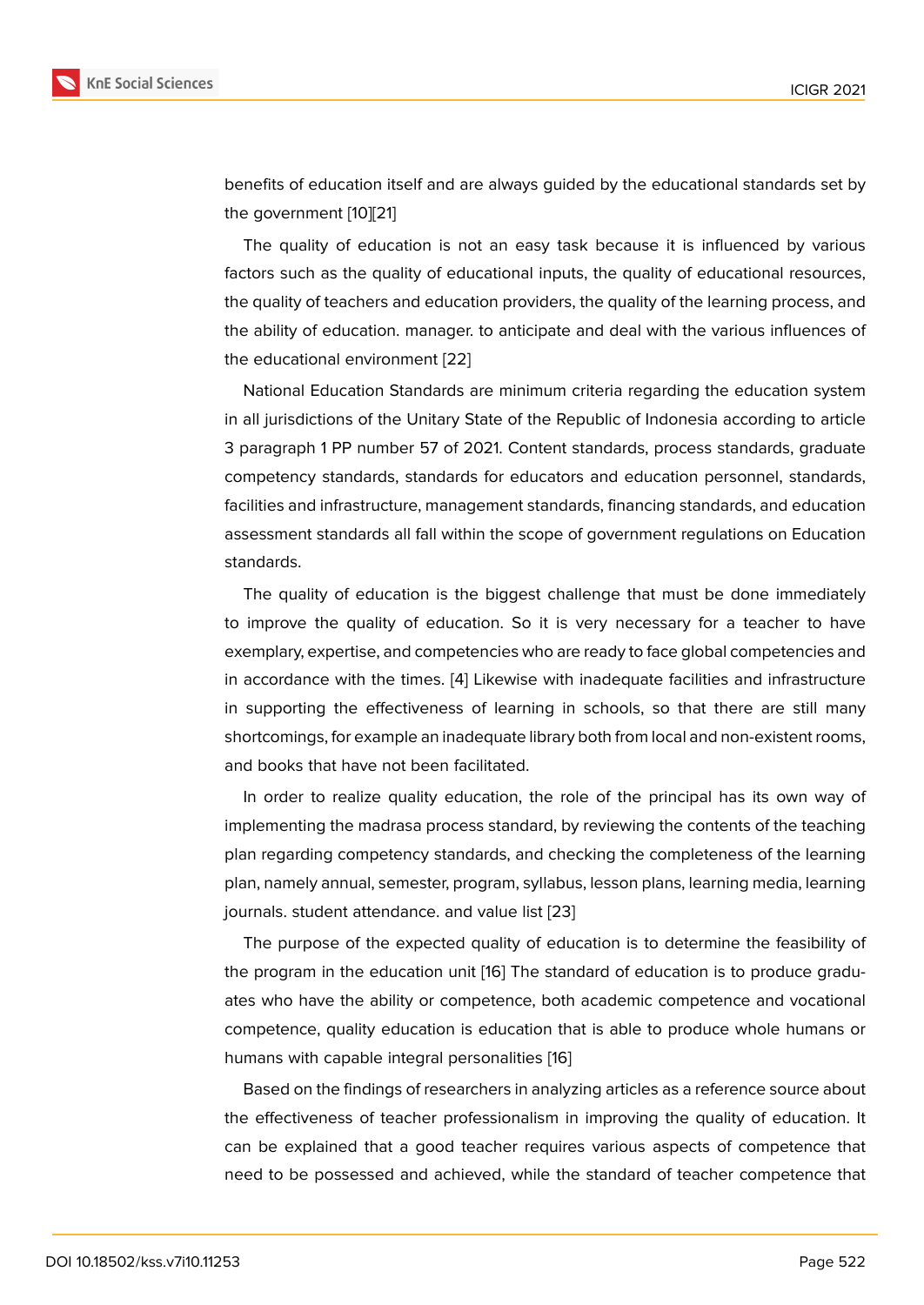must be possessed is a National Education Standard which states that teachers are professionals.

In the implementation of education, it must be believed that it has run in accordance with the National Education Standards (SNP). This has been done well for professional teachers who want to continue to improve their performance in terms of capital for educational success. Meanwhile, in improving teacher professionalism, there are several competencies, including pedagogic competence, personality competence, social competence, and also professional competence.

Quality of Education includes several units organized based on national education standards. The quality of education is not only determined by certain factors but also from the national standard of education which is the main goal in the education process. Of the eight standards that must be met, which is the main factor that is considered not easy, Education Quality includes several units that are implemented in national education standards. The main factor that is considered not easy in this case is that madrasas require fairly good teacher performance, therefore teacher efforts in improving the quality of education are not only based on certain factors but also on national education standards which are the main goals. in the educational process [24] Articles reviewed by search engines found the following articles:

## **4. Conclusion**

Based on the discussion and research findings about the effectiveness of teacher professionalism in improving the quality of education, the authors can conclude that professional teachers who have pedagogic competence, personal competence, social competence, and professional competence strongly support the implementation of quality education in accordance with national education standards set by the government. . The influence of professional teachers on student behavior is very significant during the teaching and learning process, in essence teachers are able to use all components of education so that the educational process can run smoothly and can change student behavior in a better direction. Professional teachers are able to equip graduates with the competencies expected by parents, society and the world of work by motivating students to study well, complying with existing regulations and also being able to teach students to have good morals, so that the achievement of competence can be achieved. graduates who become the main standard in the national education standards that have been determined by the government can be achieved well.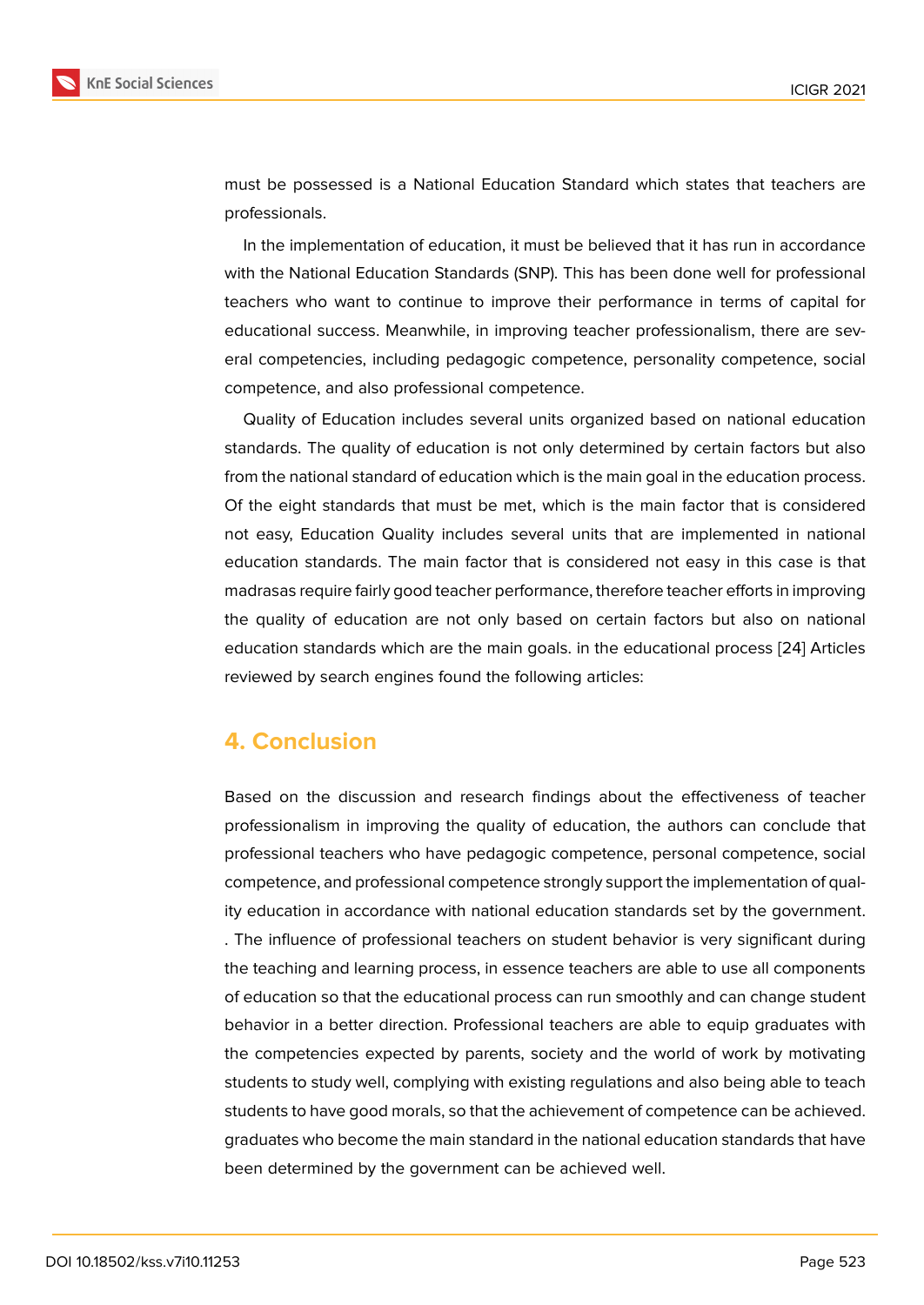

Table 1: Articles of Search Results Related to the Effectiveness of Teacher Professionalism in Improving Education Quality.

| No. | The Effectiveness of Teacher Professionalism Teacher<br>in Improving the Quality of Education                                                                                                 | <b>Professionalism Education</b> | quality |
|-----|-----------------------------------------------------------------------------------------------------------------------------------------------------------------------------------------------|----------------------------------|---------|
| 1   | Teacher Professionalism in Improving Education ✔<br>Quality                                                                                                                                   | ✓                                | Í       |
| 2   | Improving Economics Teacher Professionalism V<br>in Learning at SMA Negeri Semarang Regency                                                                                                   |                                  |         |
| 3   | Teacher Challenges in Improving the Quality of √<br>Islamic Religious Education in the Millennial Era                                                                                         |                                  |         |
| 4   | <b>Teacher Professionalism Social Factors</b>                                                                                                                                                 |                                  |         |
| 5   | Principal's Efforts to Improve Teachers' Profes- ✔<br>sional Competence                                                                                                                       |                                  |         |
| 6   | The Urgency of PAUD Teacher Professionalism V<br>in the Implementation of Child Protection                                                                                                    |                                  |         |
| 7   | <b>Teacher</b><br>2013<br>Curriculum /<br>Professional<br>in<br>Concept                                                                                                                       |                                  |         |
| 8   | Teacher Profession in Improving Education V<br>Quality                                                                                                                                        |                                  |         |
| 9   | Quality Management of Education in Schools V<br>The Role of Principal Leadership, Teacher<br>Professionalism, and Community Participation in<br>Improving the Quality of Education in Schools |                                  |         |
| 10  | A Systematic Review of English Early Literacy<br>Interventions for Multiple Language Learners                                                                                                 |                                  |         |
| 11  | Teacher Professionalism Development," Adaara √<br>J. Manaj. educator. Islam                                                                                                                   |                                  |         |
| 12  | Elementary/Junior High School Teacher Profes- √<br>sionalism", Educator Lantern                                                                                                               |                                  |         |
| 13  | Principal Academic Supervision, Teacher Profes- V<br>sionalism and Education Quality                                                                                                          |                                  |         |
| 14  | Teacher Professionalism Development Strategy √                                                                                                                                                |                                  |         |
| 15  | Teacher Professionalism in Transforming Qual- V<br>ity Education Through the Internal Quality<br>Assurance System (SPMI) During the Covid-19<br>Pandemic: A Case Study at SMP Negeri 13 Oku   |                                  |         |
| 16  | <b>Teacher Professional Competency Analysis</b>                                                                                                                                               |                                  |         |
| 17  | The Effect of Pedagogic and Professional Com- √<br>petence of Post-Certification Vocational Teach-<br>ers on Teacher Commitment in Implementing the<br>Learning Process                       |                                  |         |
| 18  | The Effect of Teacher Professionalism and V<br>Discipline on Improving the Quality of Education<br>in Elementary Schools                                                                      |                                  |         |
| 19  | Learning Supervision of Madrasah Heads in /<br>Improving Quality," J. Manaj. And Educator<br>Supervision                                                                                      |                                  |         |
| 20  | Principal Managerial Skills in Improving Teacher √<br>Performance Yulekhah Ariyanti Department of<br>Management                                                                               |                                  |         |
| 21  | Improving the Quality of Islamic Educational<br>Institutions                                                                                                                                  |                                  |         |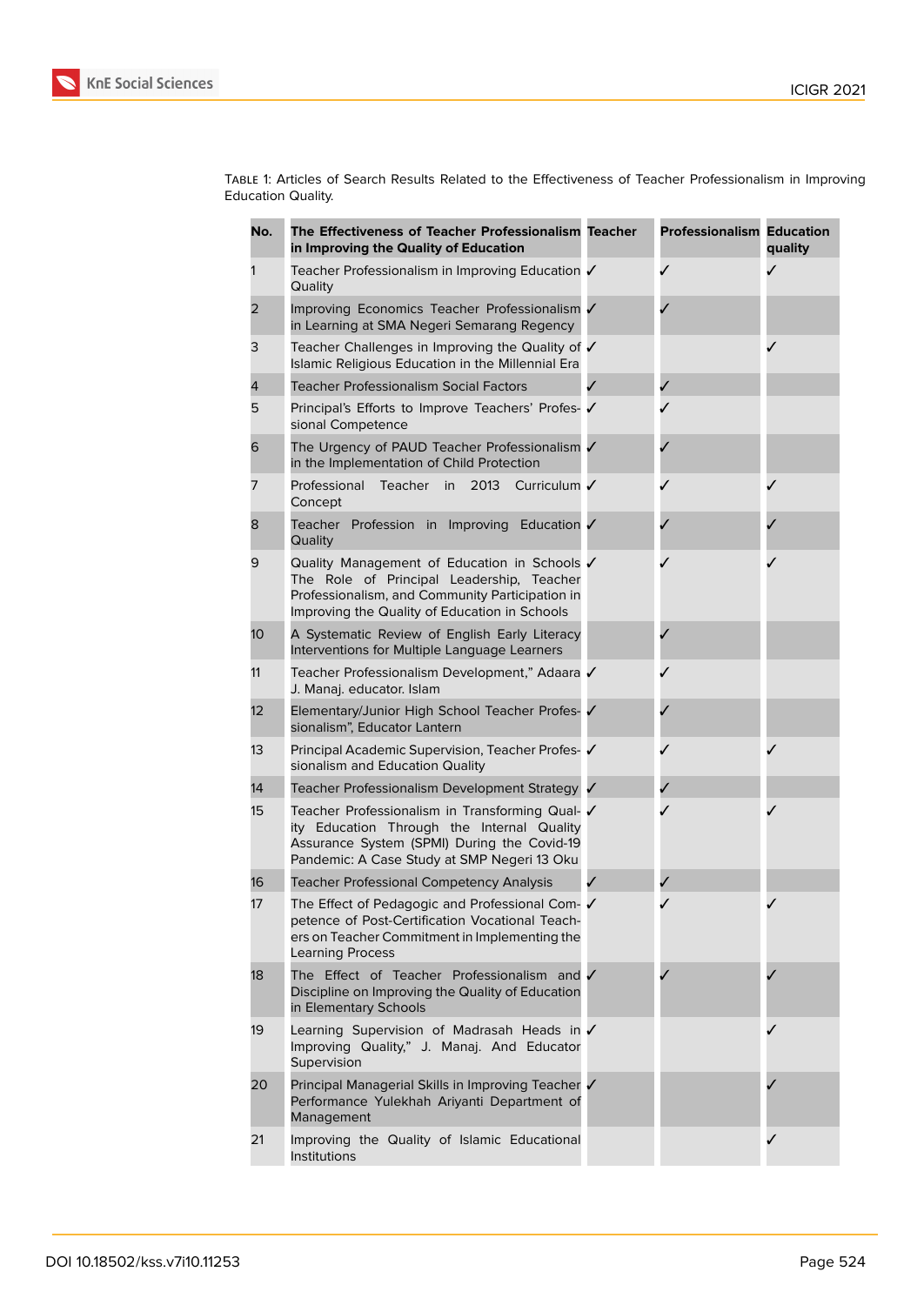

# **Acknowledgments**

Thanks for the suggestions and corrections from the reviewers so that this article deserves to be published

### **References**

- <span id="page-8-0"></span>[1] Yunus M. Profesionalisme guru dalam peningkatan mutu pendidikan. Lentera Pendidikan Jurnal Ilmu Tarbiyah Dan Keguruan. 2016;19(1):112–128. https://doi.org/10.24252/Lp.2016v19n1a10
- <span id="page-8-1"></span>[2] Sriyanto S, Murniawaty I, Nuryana I, Ismiyati I. Peningkatan profesionalisme guru ekonomi dalam pembelajaran di sma kabupaten Semarang. Jppm ( Jurnal Pengabdian Dan Pemberdayaan Masyarakat). 2018;2(2):357. https://doi.org/10.30595/Jppm.V2i2.3413
- <span id="page-8-2"></span>[3] Anshori I. Penguatan pendidikan karakter di madrasah. Halaqa Islamic Education Jurnal. 2017;1(2):63–74. https://doi.org/10.21070/Halaqa.V1i2.1243
- <span id="page-8-3"></span>[4] Fajriana AW, Aliyah MA. Tantangan guru dalam meningkatan mutu pendidikan agama islam di era melenial. Nazhruna Jurnal Pendidikan Islam. 2019;2(2):246–265. https://doi.org/10.31538/Nzh.V2i2.324
- <span id="page-8-4"></span>[5] Herlina H. Faktor sosial profesionalisme guru. Jurnal Ilmu Iqra'. 2018;12(2):125-134. https://doi.org/10.30984/Jii.V12i2.898
- <span id="page-8-5"></span>[6] Muspawi M, Setiyadi B, Gunawan G. Upaya kepala sekolah untuk peningkatan kompetensi profesional guru. Jurnal Ilmu Universitas Batanghari Jambi. 2020;20(1):95- 102. https://doi.org/10.33087/Jiubj.V20i1.864
- <span id="page-8-6"></span>[7] Roza D, Nurhafizah N, Yaswinda Y. Urgensi profesionalisme guru pendidikan anak usia dini dalam penyelenggaraan perlindungan anak. Jurnal Obsesi: Jurnal Pendidikan Anak Usia Dini. 2019;4(1):277-284. https://doi.org/10.31004/Obsesi.V4i1.325
- <span id="page-8-7"></span>[8] Rijal F, Rijal F, Tingi S, Syariah I, Sabang AK. Guru profesional dalam konsep kurikulum 2013. Jurnal MUDARRISUNA2018;8(2):328–346.
- <span id="page-8-8"></span>[9] Taqwim RM. Profesi guru dalam meningkatkan mutu pendidikan. OSF Preprints.2021;1(2):1–4.
- <span id="page-8-9"></span>[10] Abdullah M. Manajemen mutu pendidikan di sekolah peran kepemimpinan kepala sekolah, profesionalisme guru, dan partisipasi masyarakat dalam peningkatan mutu pendidikan di sekolah. Jurnal Penelitian Pendidikan. 2018;17(3):190–198. https://doi.org/10.17509/Jpp.V17i3.9612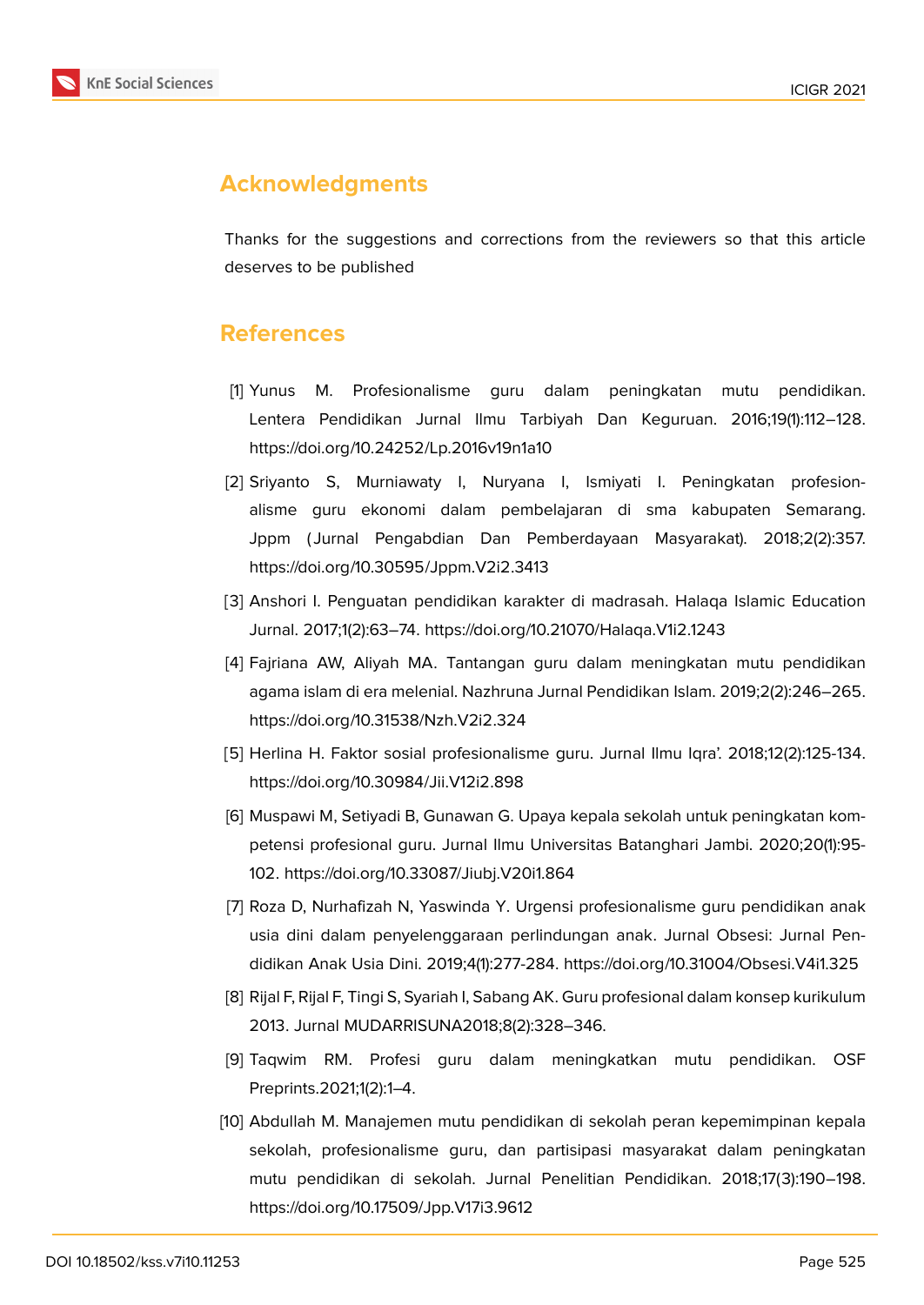

- <span id="page-9-0"></span>[11] Abbas A. Pengembangan profesionalisme guru. Adaara Jurnal Manajemen Pendidikan Islam. 2018;6(1):641–656. https://doi.org/10.35673/Ajmpi.V7i1.310
- <span id="page-9-1"></span>[12] Harianto M, Anshori I. The principal's strategy in improving the quality of teacher competence at senior high school. Academia Open. 2021;6:1–12. https://doi.org/10.21070/Acopen.6.2022.2287
- <span id="page-9-2"></span>[13] Nursalim N. Profesionalisme Guru Sd / Mi, Lentera Pendidik. Jurnal Ilmu Tarbiyah Dan Keguruan. 2017;20(2):250–256. https://doi.org/10.24252/Lp.2017v20n2i10
- <span id="page-9-3"></span>[14] Pendidikan DANM. Supervisi akademik kepala sekolah, profesionalisme guru dan mutu pendidikan. Jurnal Administrasi Pendidikan. 2017;24(2):62–70. https://doi.org/10.17509/Jap.V24i2.8294
- <span id="page-9-4"></span>[15] Firmadani F. Strategi pengembangan profesionalisme guru. Jurnal Pendidikan. 2007;3:165–169.
- <span id="page-9-5"></span>[16] Marzuan M, Herlina L. Profesionalisme guru dalam mentransformasi pendidikan yang bermutu melalui sistem penjaminan mutu internal (Spmi) Pada masa pandemi Covid-19: Studi kasus di smp negeri 13 oku. Prosidinga Semir. Pendidikan Program Pascasarjana Universitas Palembang; 2021 Jan 1-16.
- <span id="page-9-6"></span>[17] Bagou DY, Suking A. Analisis kompetensi profesional guru. Jambura Jurnal Education Management. 2020;1:122–130. https://doi.org/10.37411/Jjem.V1i2.522
- <span id="page-9-7"></span>[18] Ahyanuardi A, Hambali H, Krismadinata K. Pengaruh kompetensi pedagogik dan profesional guru sekolah menengah kejuruan pasca sertfikasi terhadap komitmen guru melaksanakan proses pembelajaran. Invotek Jurnal Inovasi Vokasional Dan Teknology. 2018;18(1):67–74. https://doi.org/10.24036/Invotek.V18i1.169
- <span id="page-9-8"></span>[19] Anshori I, Unmuh P, Ahmad J, Surabaya Y. Peluang dan tantangan bagi peningkatan kinerja madrasah application of work culture value: Opportunities and challenges for madrasah performance improvement isa anshori. Academia. Indonesia. 2018.
- [20] Anshori I. Perilaku memilih lembaga pendidikan: Prespektif teori rational choice dan bounded rational. Proceeding Conference Fkip Umsida. 2017.
- <span id="page-9-9"></span>[21] Dewi R, Khotimah SH. Pengaruh profesionalisme dan disiplin kerja guru terhadap peningkatan mutu pendidikan di sekolah dasar. Elementary Islamic Teacher Jurnal. 2020;8(2):279. https://doi.org/10.21043/Elementary.V8i2.7839
- <span id="page-9-10"></span>[22] Abadi Y, Akhyak A, Fuadi I. Supervisi pembelajaran kepala madrasah dalam meningkatkan mutu. J. Manaj. Dan Supervisi Pendidik. 2019;3(2):36–44. https://doi.org/10.17977/Um025v3i22019p036
- <span id="page-9-11"></span>[23] Ariyanti Y. Keterampilan manajerial kepala sekolah dalam meningkatkan kinerja guru yulekhah ariyanti jurusan manajemen, fakultas ekonomi, universitas wahid hasyim. J. Ekon. Dan Bisnis. 2019;14:26–35.